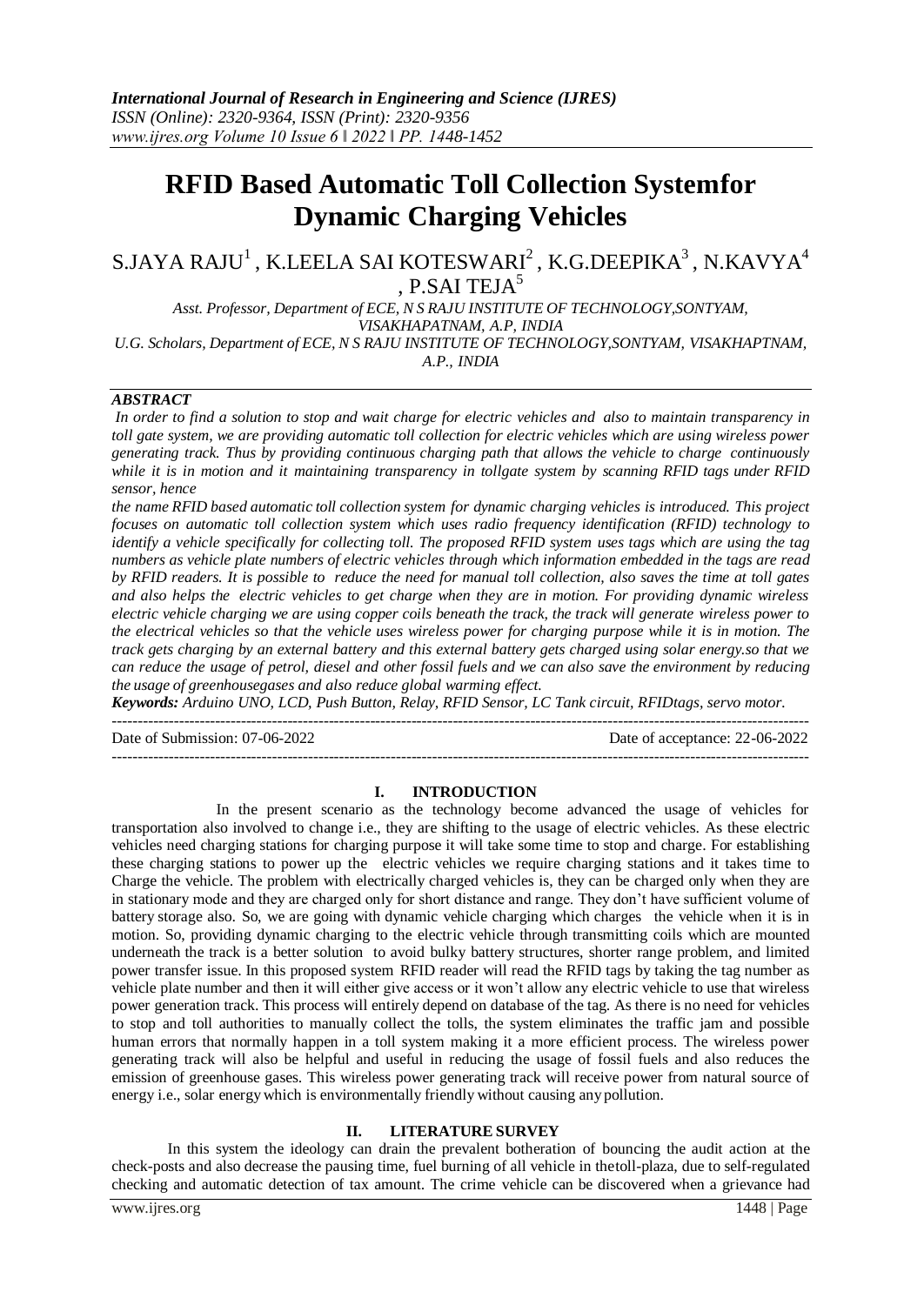updated in data bank and intimate the lackingbalance to pay for tax, in the time of crossing of each toll- plaza system. Distant queue, congestion, fuel and time burning is decreased abundantly by this advance. This ideology willarrange a smoother and guarded exploration for the voyager.<sup>[1]</sup>

In this prototype, when we gave an input voltage of 30V DC we were able to get an output voltage of 5V with 700mA at a distance of 20mm. We can improve the efficiency by following methods, that is bya lever mechanism we can adjust the distances between receivingand transmitting coils which Will increase the power transmission between the coils, by increasing the frequency level to MHz range, by making the system to magnetic resonance coupling, Increasing the no of turns of the coils by proper coil design. The prototype is madeof lower efficiency because the power input given to the prototype is used for meeting the constant loss as well as magnetic leakage.[2]

In this system presented technology is a complete solution which includes power transfer, foreign object detection, live objects protection and required communication capabilities. Developed technology is very flexible, easy to use and can be easily adopted forvarious cars. And this system, building of a fully automated Wireless charging System is established which uses the charging method using wireless Power Transmission technology itis able to charge E Vehicle very safely with minimal use of human actions as everything will be done automated by this system and also the protection from battery overcharging can be achieved.[3]

In this system the input stage is the conversion of grid supply AC into DC and DC in tohigh frequency AC. As this is a two-stage process there is scope to implement direct AC-AC conversion to reduce size, cost, losses, and control complexity. The system showed improvement in performance during misalignment and gap variation, but there is still scope to improve the performance during misalignment and gap variation. Even though asymmetrical coils with greater transmitting coil inner diameter than the receiving coil outer diameter are less sensitive to misalignment, the coefficient of coupling decreases. Study on asymmetrical coils with equal outer diameter in both coils and variation in the inner diameter of the coils is required for a high coefficient of coupling and misalignment tolerance.[4]

In this system the main problem of highway is the long queue at the toll gates due to tollfee payment transaction. Instead of cash payment at manual toll gates, automatic toll gates (GTO) use debit cards to do payment faster. Regardless the gates are manual or automatic, every vehicle should stop for a while to finish the transaction. Further, the conventional payment method at the toll gates makes this situation even worse. Toll gates officers or automatic printers will give a small piece of paper as successful payment notification. These notification papers, however, are not really cared by the drivers and further become trashes around the toll gates. This research aims to improve the quality of service of the toll gates by developing a queuing free environmental friendly automatic toll gates. Instead of debit card to identify the toll customers and do the payment, the proposed system uses a noncontact technology that commonly referred as Radio Frequency Identification. The vehicle is identified by the systems just as it is passing through the toll gate. This method eliminates the queue at the toll gate since the payment is donein fly. Next, a payment notification is sent to the driver's hand phone via short message service.[5]





**Figure 1: Block diagram**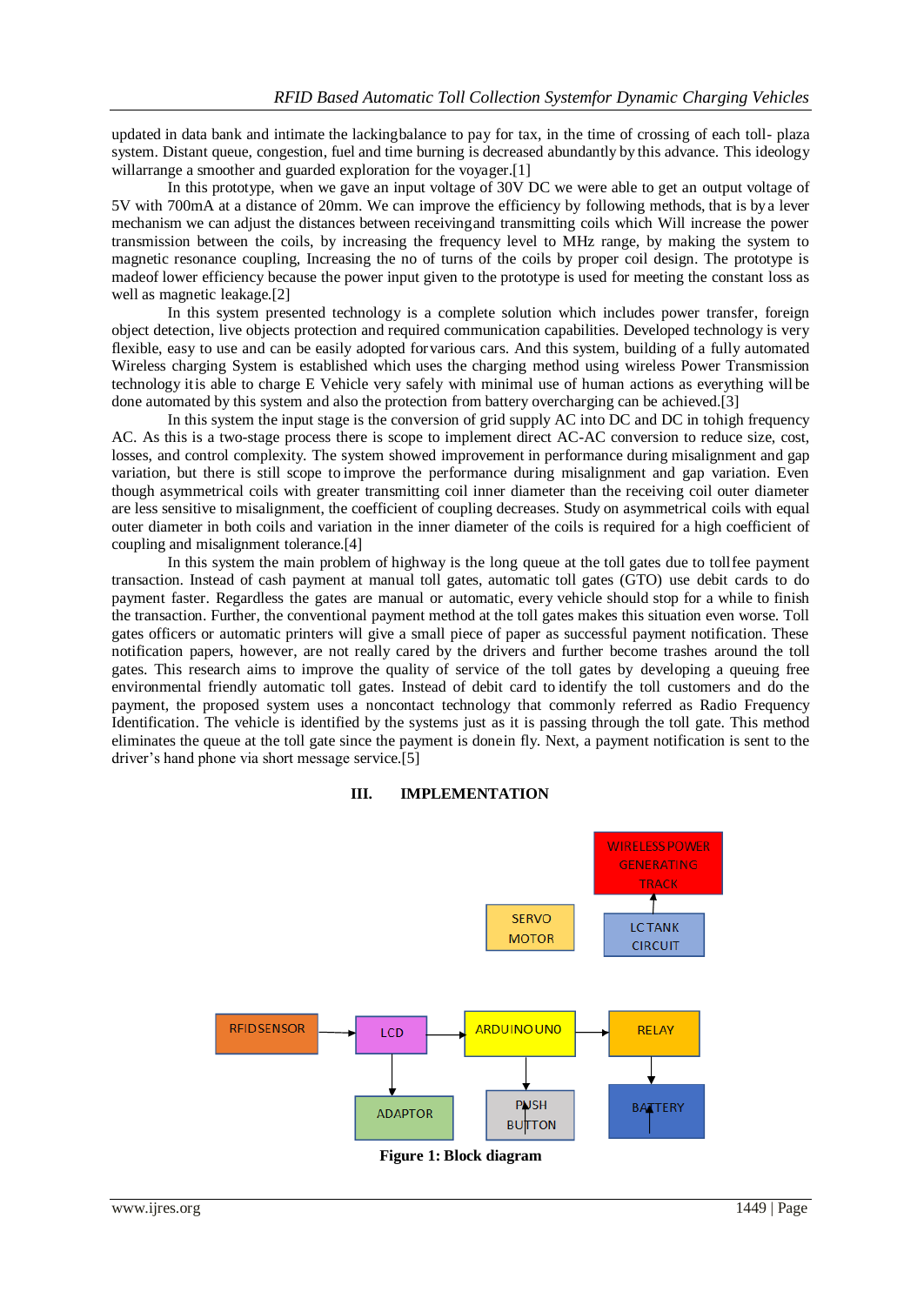The block diagram represents RFID based automatic toll collection system for dynamic charging vehicles. An adaptor is connected to Arduino uno through DC barrel jack pin of Arduino. This Arduino receives power supply from adaptor. RFID digital pins and power pins are connected with Arduino digital pins and power supply pins. Arduino power pins are also shared with LCD board. From LCD board the power supply is given to both LED and push button and also to servo motor and relay. This entire set up is for RFID based automatic toll collection. Coming to the wireless power generation to the electric vehicles i.e., a battery is used to charge the entire track. The power supply to battery is given by the solar panels. The supply from battery is given to relay. To make the power off track on and off relayis used. From relay the power is supplied to the track through LC tank circuit. This LC tank circuit stores the charge through the element's inductor and capacitor. And from that the power is supplied to the track. The track contains copper coils beneath it so that any electric vehicle which is entering that track can use that dynamic charging track. In this wayRFID based automatic toll collection system for dynamic charging vehicles is used.

Initially, an external battery source is connected to the hardware kit. The hardware kit consists of an LCD display, Arduino Uno, RFID module and servomotor. Here the external battery source used is an adaptor. Adaptor takes input of 90-270v with 50/60Hz and produces voltage of 12volts and a current of 1Amps. This voltage and current values are sufficient to provide power supply for the automatic toll collection system kit. Then adaptor is connected to the DC barrel jack of Arduino UNO. From that Arduino Uno the power is transferred to RFID module, LCD board display and also to the servo motor. On the other hand, another external power supply is used to power up the track. For that a battery source is used, which is capable of producing 12V and 1.3Ah. As four coils are used under the track, the power supply produced by this battery is enough to power up the track. But in real time project it requires huge amount of power. As this battery is rechargeable, a solar panel of power 10Wp and voltage of 18V is used and it produces of current of 0.55A. The tolerance of this panel is  $+$  or  $-3\%$  using this solar panel the battery source gets power. After switching on the power supply of adaptor, the power reaches the Arduino UNO through DC barrel jack of Arduino, and for the RFID module to receive power from Arduino Uno connect a 3.3v pin to the 3.3v pin of Arduino. For LCD board to receive power from Arduino Uno connect 5v pin from power pins of Arduino Uno to the positive power supply of the LCD board kit. From that LCD board, the servomotor is connected through power supply pins of LCD board, as shown in the below figure. Using the external battery, power supply is given to the LC parallel resonance circuit through a 5v relay. And from that LC circuit the power is transferred to the track, as the track needs power to activate its four coils, in order to supply wireless power to the vehicles entering the track.

In those three, the two tags are authorized and the remaining one is unauthorized. The two authorized tags are named as AP31 2124 and the other tag is AP362421.Whenever one authorized tag is kept under RFID sensor it will access that card and then the display will shows a message as "in access granted" for the vehicle. It might be for AP31 2124 or AP36 2421 it depends upon the tag that is placed under the RFID sensor. For example, if a tag i.e., AP31 2124 the servo motor will give access to the car to use that track by lifting the pole 90 degrees. In those three, the two tags are authorized and the remaining one is unauthorized. The two authorized tags are named as AP31 2124 and the other tag is AP362421.Whenever one authorized tag is kept under RFID sensor it will access that card and then the display will shows a message as "in access granted" for the vehicle. It might be for AP31 2124 or AP36 2421 it depends upon the tag that is placed under the RFID sensor. For example, if a tag i.e., AP31 2124 the servo motor will give access to the car to use that track by lifting the pole 90 degrees. If the same tag is used which has been already used i.e., AP31 2124 then the display will show a message like vehicle already entered.so it means only one vehicle can access only one tag.

To remove that particular vehicle in the track then use that particular car tag by placing that car tag in the RFID module and simultaneously press pushbutton. Then the display will show a message like "out access granted" for the vehicle which was tagged in the RFID module. For the out access the servomotor again lifts its pole 90 degrees to allow the vehicle outside the track. To know whether a vehicle is present in the track then the LED will glow, if there are no vehicles present in the track then the LED will glow off. In this way the RFID tags are used to access the permission for the vehicles to use the wireless power generating track. In this way wireless power to the electrical vehicles is provided through the concept of dynamic charging system by using automatic toll collection system.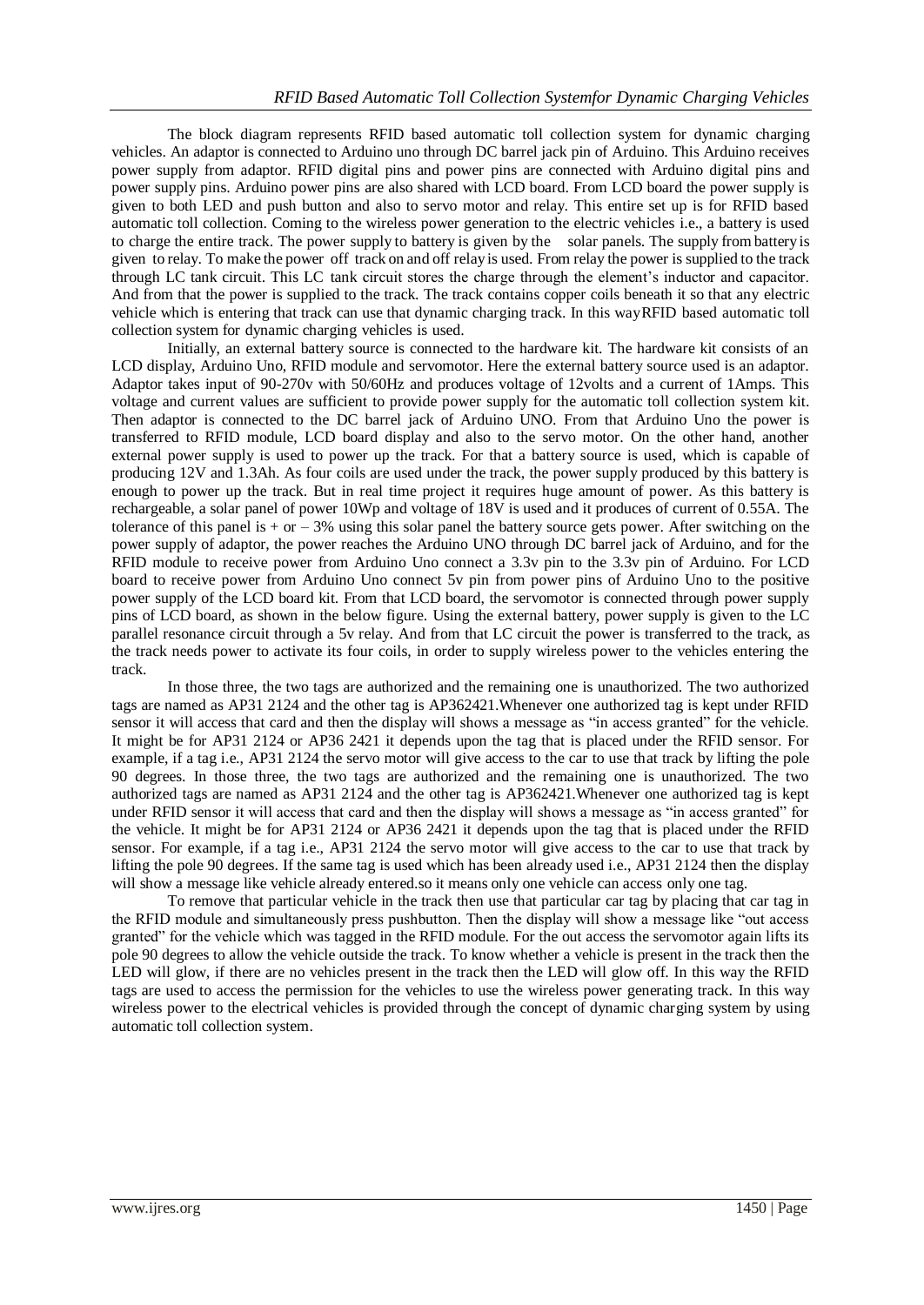

**IV. RESULTS**

**Figure 2: RFID Based Automatic Toll Collection System for Dynamic Charging Vehicles**

In this project the automatic toll collection system which is based on RFID sensor gives access to the electric vehicles only which are authorized and denies the access for unauthorized vehicles .This can be possible only by using RFID tags at toll gate systems .This toll gate system is especially for electric vehicles which are going to use wireless charging i.e., dynamic vehicle charging .Hence the name RFID based automatic toll collection for dynamic charging vehicles.

## **V. CONCLUSION & FUTURE SCOPE**

## **5.1 Conclusion**

The system which is introduced can be used to develop a completely digital and smart toll collection system for electric vehicles as it provides automatic toll collection system only for the electric vehicles which are using dynamic charging track through dynamic wireless charging system. In our country, manual toll plaza causes a lot of traffic as it involves manual toll collection. Besides, corruption in the toll plaza is an open secret. This toll collection system can solve these problems efficiently. This RFID based toll collection system mainly depends on the RFID tags and RFID sensors. As a result, it will not only save the valuable time but also eliminates the corruption in the toll plaza and also eliminates stop and wait charge problem by providing wireless power to the track so that the electrical vehicle gets charging when it is motion. By using this wireless power generating track it will save the time for charging and also reduces bulk battery structures which are required for travelling long distances. By using this system it simply provides automatic toll collection for dynamic charging vehicles. It reduces the risk of range and recharging for the electric vehicles which are travelling for long distances without the need of static charge and also the setup of bulk battery structures.

## **5.2 Future Scope**

Moreover, in future using this system can reduce green house gases and also we can reduce emission of harmful gases from vehicles by using electrical vehicles. Also we can use renewable source of energy i.e., solar energy to generate wireless power to provide wireless charging to the track .so that is becomes easy for the electrically charged vehicles to get charged while they are in motion and no need to stop and wait for charging. Here the implemented toll gate system helps to save time for the paying tolls and also it will helps in tracking information about the particular vehicles which are using this dynamic charging track. But the problem with this system is .For the entire track power will be wasted even if a single vehicle is present on that track. So, in future it will be recovered by using the IR sensors concept. By using IR sensors we can activate only front and back coils of the track as the track will have coils beneath it .So only front and back coils in which the vehicle is present on the track are activated

#### **REFERENCES**

- [1]. K. Balamurugan, S. Elangovan, R. Mahalakshmi and R. Pavithra, "Automatic check post and fast track toll system using RFID and GSM module with security system," 2017 International Conference on Advances in Electrical Technology for Green Energy (ICAETGT), Coimbatore, 2017.
- [2]. W. A. Syafei, A. F. Listyono and Darjat,"Hardware design of queuing free environmentally friendly automatic toll gate using RFID," 2017 4th International Conference on Information Technology, Computer, and Electrical Engineering (ICITACEE), Semarang, 2017.
- [3]. Dhurat, Anish & Magal, Parag & Chheda, Manish & Ingle, Darshan. (2014)."GatelessElectronic Toll Collection using RFID. IOSR Journal of Computer Engineering".